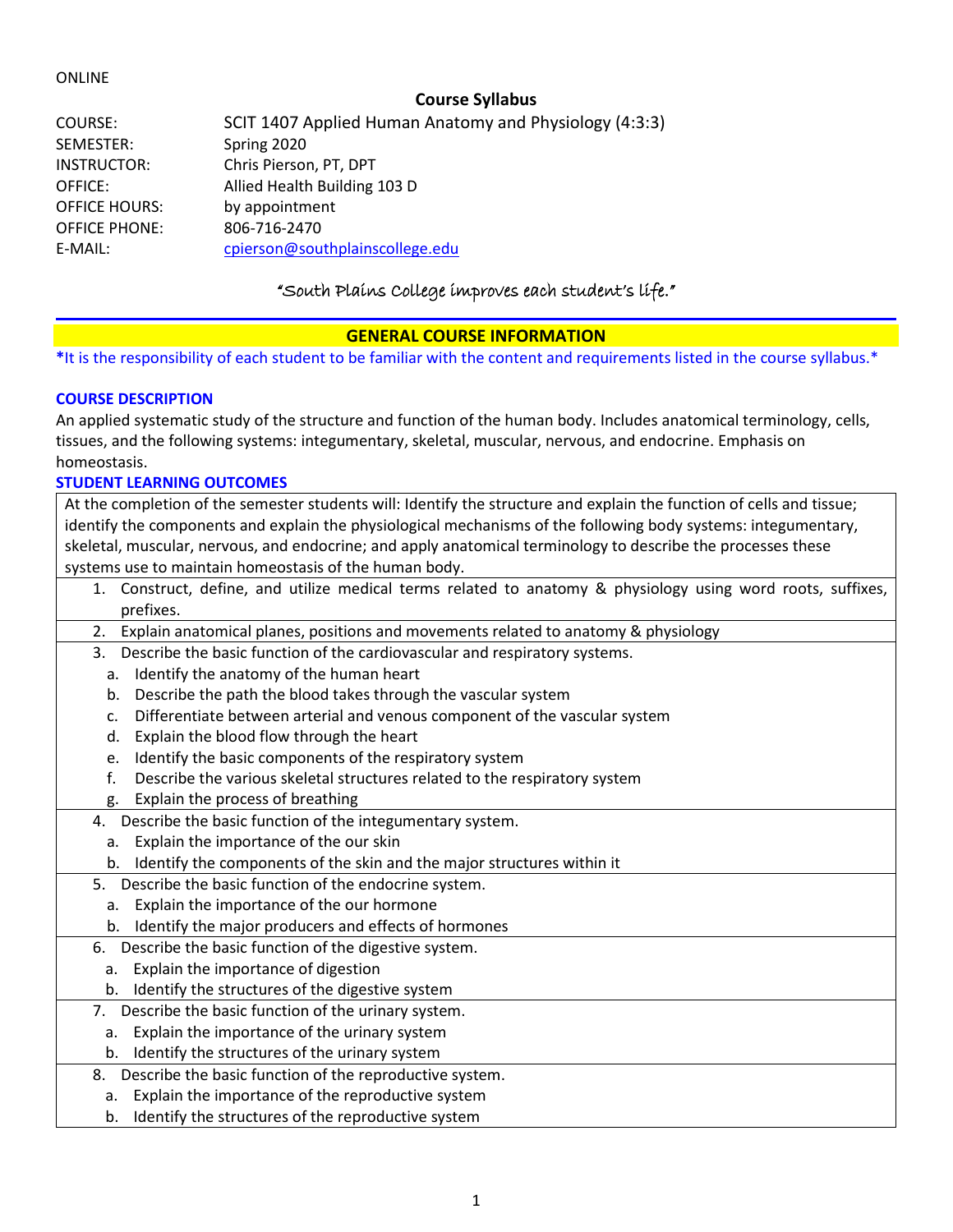- 9. Describe the basic function and anatomy of the neuro-muscular system
	- a. Identify the major structures of the nervous system
	- b. Differentiate between sensory, motor and autonomic nerves and their role in physiology
	- c. Differentiate between the central and peripheral nervous systems

10. Identify the major bones and muscles and their actions related to movement of the regions of the body.

- a. Identify the bones by name and location of the head / neck, back, upper extremity and lower extremity.
- b. Recognize important surface anatomy and landmarks associated with all the regions of the body.
- c. Demonstrate action of the muscles of the head / neck, back, upper extremity, and lower extremity.
- d. Identify the origin & insertion of each of the muscles
- e. Identify the innervation of each of these muscles.
- 11. Identify the innervations of the muscles of the regions of the body including head / neck, back, lower extremity, and upper extremity.
	- a. Identify nerves making up the Brachial Plexus
	- b. Identify innervations for the upper extremities and lower extremities
	- c. Demonstrate knowledge of cranial nerves

# **COURSE OBJECTIVES**

At the completion of this course the student will have:

The cognitive, psychomotor, and affective competencies to

- $\triangleright$  Understand terminology related to anatomy & physiology
	- $\triangleright$  Identify planes and axis of the body
	- $\triangleright$  Understand the basic function and structures of the cardiovascular and respiratory systems.
	- $\triangleright$  Understand the basic function and structures of the integumentary system.
	- $\triangleright$  Describe the basic function of the Endocrine system.
	- $\triangleright$  Understand the basic function and structures of the neuromuscular system.
	- $\triangleright$  Understand the basic function and structures of the musculoskeletal system.
	- $\triangleright$  Identify the major bones of the regions of the body including head / neck, back, lower extremity, & upper extremity.
	- $\triangleright$  Identify the major muscles and their actions of the regions of the body including head / neck, back, lower extremity, & upper extremity.
	- $\triangleright$  Identify the innervations of the muscles of the regions of the body including head / neck, back, lower extremity, and upper extremity.

# **EVALUATION METHODS**

Computer-based exams, written assignments, quizzes, and other projects as assigned.

# **ACADEMIC INTEGRITY**

It is the aim of the faculty of South Plains College to foster a spirit of complete honesty and a high standard of integrity. The attempt of any student to present as his or her own any work which he or she has not honestly performed is regarded by the faculty and administration as a most serious offense and renders the offender liable to serious consequences, possibly suspension.

**Cheating** - Dishonesty of any kind on examinations or on written assignments, illegal possession of examinations, the use of unauthorized notes during an examination, obtaining information during an examination from the textbook or from the examination paper of another student, assisting others to cheat, alteration of grade records, illegal entry or unauthorized presence in the office are examples of cheating. Complete honesty is required of the student in the presentation of any and all phases of coursework. This applies to quizzes of whatever length, as well as all examinations, to daily reports and to term papers.

**Plagiarism** - Offering the work of another as one's own, without proper acknowledgment, is plagiarism; therefore, any student who fails to give credit for quotations or essentially identical expression of material taken from books, encyclopedias, magazines and other reference works, or from themes, reports or other writings of a fellow student, is guilty of plagiarism.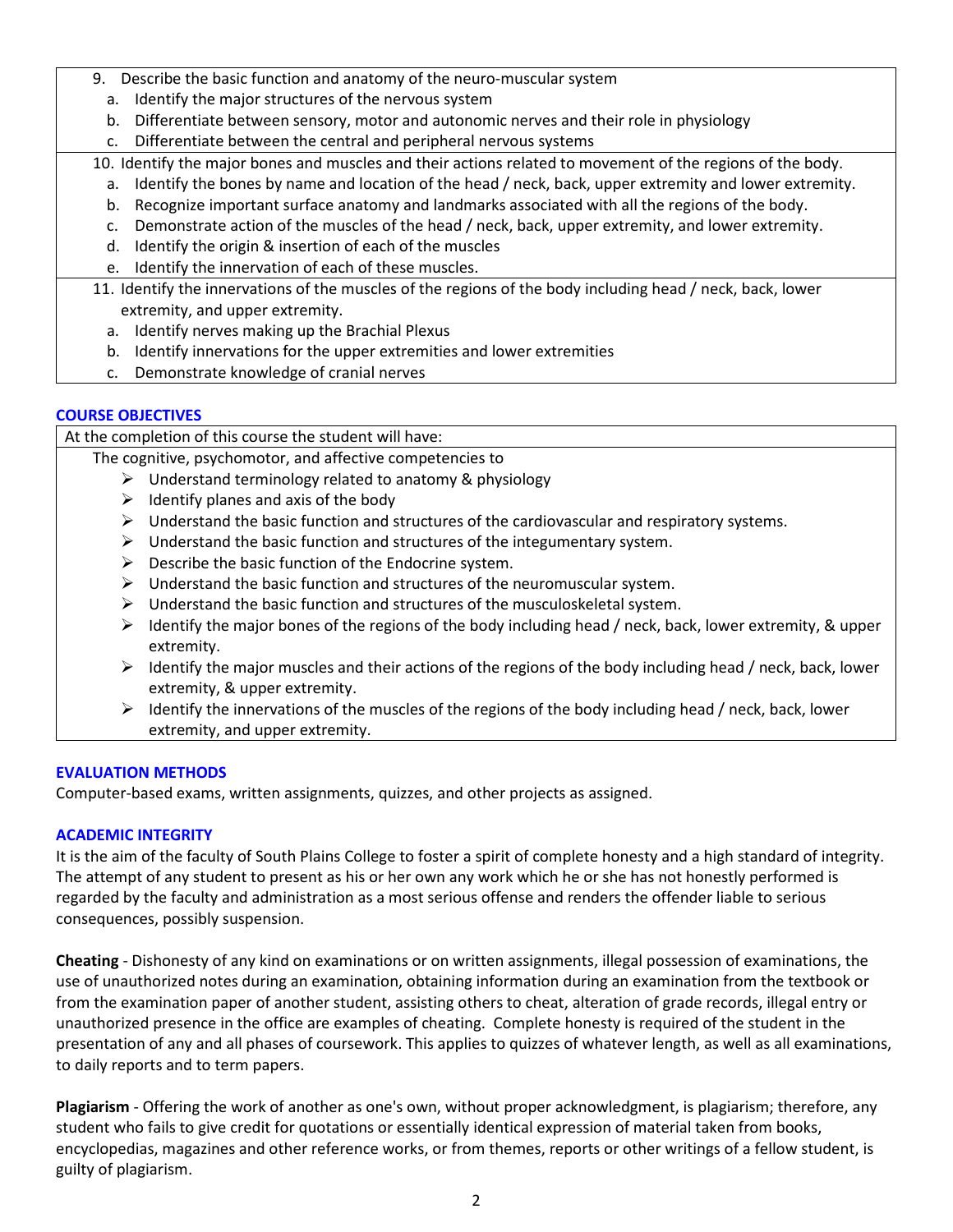### **BLACKBOARD**

**Blackboard is an e-Education platform designed to enable educational innovations everywhere by connecting people and technology. This educational tool will be used in this course throughout the semester.** 

### **SCANS and FOUNDATION SKILLS**

**TEXT AND MATERIALS**

Refer also to Course Objectives. Scans and Foundation Skills attached

### **SPECIFIC COURSE INFORMATION**

|                                                                                          | <u>IEXI AND MAIERIALS</u>                                              |                                                                              |             |                       |                   |
|------------------------------------------------------------------------------------------|------------------------------------------------------------------------|------------------------------------------------------------------------------|-------------|-----------------------|-------------------|
|                                                                                          | Trail Guide to the Body Student<br>Workbook, 6 <sup>th</sup> Edition   | <b>Trail Guide</b><br>to the Body<br>盘<br><b>DO SING</b><br>vines Rio        | <b>Biel</b> | Books Of<br>Discovery | 978-0-9914666-7-2 |
|                                                                                          | Trail Guide to the Body, 6 <sup>th</sup><br>Edition                    | rail Guide<br>An extential<br>Issuels on<br><b><i><u>Andrew Bill</u></i></b> | Biel        | Books Of<br>Discovery | 978-0-9987850-6-6 |
| "Visible Body Courseware" – this is on online tool to which you will purchase access and |                                                                        |                                                                              |             |                       |                   |
|                                                                                          | set up an account. Information explaining the details ill be provided. |                                                                              |             |                       |                   |

#### **ADDITIONAL CLASSROOM ITEMS**

Students should have reliable hardware (laptop, tablet, etc.), software (Windows, Microsoft, etc.), and network connection. Students be prepared to take notes on the readings and other resources available, complete discussions, and complete quizzes/examinations online.

#### **ATTENDANCE POLICY**

#### **Class Attendance**

Students are expected to avail themselves of the resources made available online, and participate in all online activities, in order to be successful in this course. The student may be administratively withdrawn from the course when the student's preparation/participation falls below the standard defined in this course syllabus.

When an unavoidable reason for non-participation arises (such as illness, an official trip authorized by the college, or an official activity), the instructor may permit the student to make up work missed. It is the student's responsibility to complete work missed within a reasonable period of time as determined by the instructor. Students are officially enrolled in all courses for which they pay tuition and fees at the time of registration. Should a student, for any reason, delay in logging onto Blackboard or participating in online activities after official enrollment, absences will be attributed to the student from the first class day.

Students who enroll in a course but do not log onto Blackboard or participate in any online activities by the official census date will be reported as "Never Attended" by the instructor, and will be administratively dropped by the Office of Admissions and Records. A student who does not meet the attendance requirements of a class as stated in the course syllabus and does not officially withdraw from that course by the official census date of the semester, may be administratively withdrawn from that course and receive a grade of "X" or "F" as determined by the instructor. Instructors are responsible for clearly stating their administrative drop policy in the course syllabus, and it is the student's responsibility to be aware of that policy.

It is the student's responsibility to verify administrative drops for excessive absences through MySPC using his or her student online account. If it is determined that a student is awarded financial aid for a class or classes in which the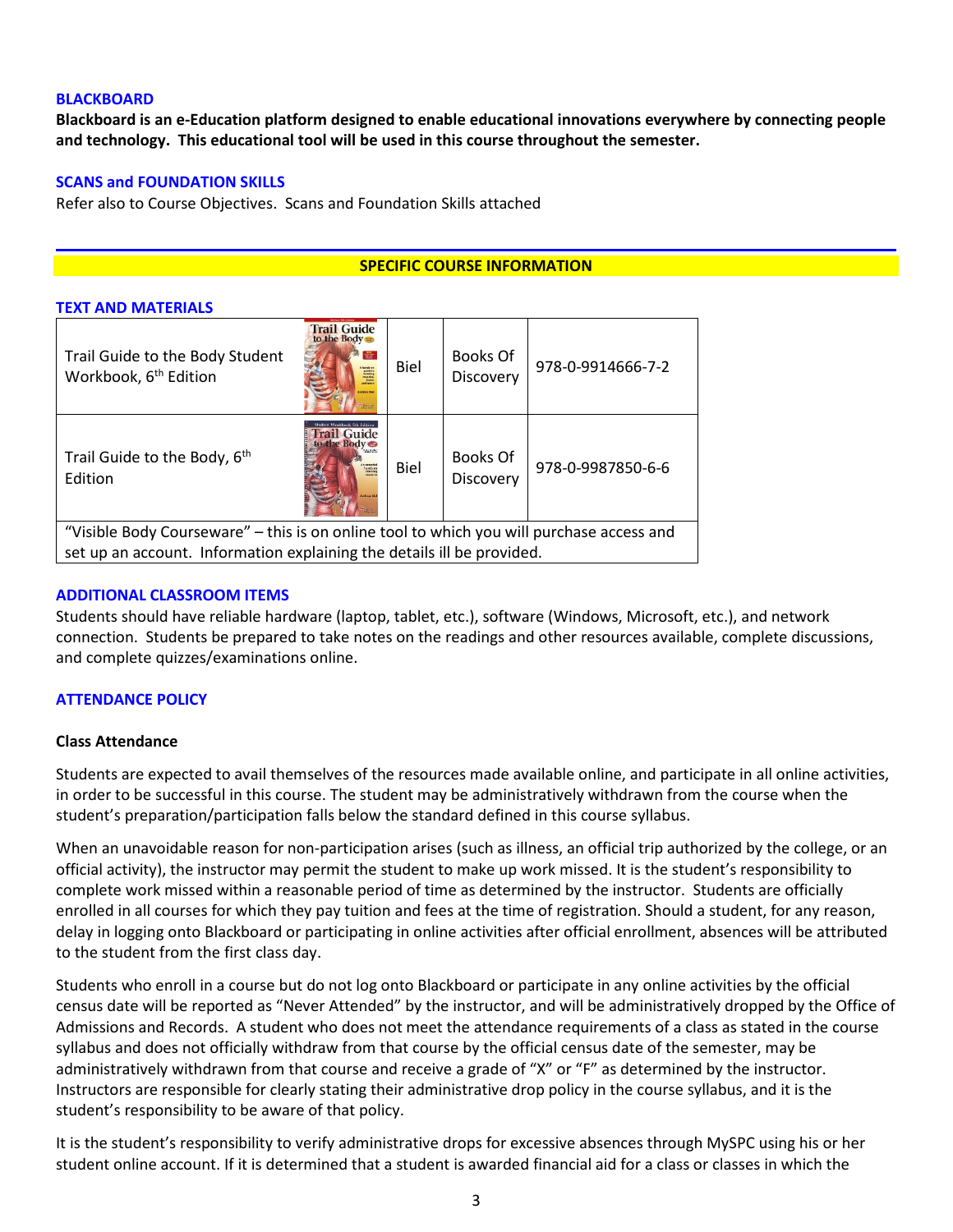student never attended or participated, the financial aid award will be adjusted in accordance with the classes in which the student did attend/participate and the student will owe any balance resulting from the adjustment.

(http://catalog.southplainscollege.edu/content.php?catoid=47&navoid=1229#Class\_Attendance)

**Due to the importance of the Anatomy and Physiology information being taught, the instructor of this course defines excessive absences as missing a third online activity or having three weeks of fewer than two different days of Blackboard log-in. A student who meets one or both of these criteria will be administratively dropped from the course by the instructor.** 

- Tardies: (Definition): arriving any time after the online activity has started or not returning after a network interruption after the online activity has started.
- Two tardies will be considered an absence, and counted as such.
- Work schedule is not an excuse for missing online activities.
- Any exceptions to this policy must be discussed on an individual basis with the course instructor. (i.e. student hospitalization, immediate family member death, etc.)

### **ASSIGNMENT POLICY**

All assignments must be completed by the assigned due date. **Late and/or incomplete work will not be accepted and a grade of zero will be recorded.** Assignments, quizzes, exams, and online activities that are missed due to an unexcused absence may not be made up. See the instructor for more specific information.

### **COMPUTER USAGE**

As computer technology in the field of health occupations continues to become more popular, computers will be used in this course for all assignments, activities, and exams. All students have access to computers and printers on the South Plains College campus. Students will be expected to utilize computers to access assignments, resources, online activities, and exams. All registered students are supplied with a working email account from South Plains College. In order to take exams, students must have their username and password. **ALL STUDENTS ARE EXPECTED TO KNOW THEIR SPC STUDENT USERNAME AND PASSWORD.**

# **COMPUTER LAB USAGE**

The computer lab(s) on any campus may be used by students during scheduled open hours or as assigned by an instructor. Printing is available for students to print materials for a fee. Lack of computer access or printer access is not an excuse for not completing assignments, online activities, quizzes, or exams.

# **EXAMS**

All exams will be administered via computer. Students should use proper spelling and grammar when answering exam questions.

- **There are no retests for any exam**.
- Students are required to make a 70% on the final exam and maintain a 70% or higher as the "course weighted total grade" to be considered passing
- All exams will be scheduled to occur within a specified and limited window of time. Students are expected to begin each exam on time and complete each exam within the timeframe allowed.

# **GRADING POLICY**

A minimum of 70% on all exams and assignments is required to receive a passing grade for that exam or assignment. Students must earn an overall grade of 70% or better to pass the course.

 **Final semester grades will be based on the following:**

|                           | <b>Online Participation</b> |               | 5%         |            |                |
|---------------------------|-----------------------------|---------------|------------|------------|----------------|
| Quizzes                   |                             |               | 10%        |            |                |
| Exams                     |                             |               | 65%        |            |                |
|                           | Comprehensive Final Exam    |               | 20%        |            |                |
|                           |                             |               | 100 %      |            |                |
| Grading Scale: 90-100 : A |                             | $80 - 89 : B$ | $79-70:$ C | $69-60: D$ | 59 or Below: F |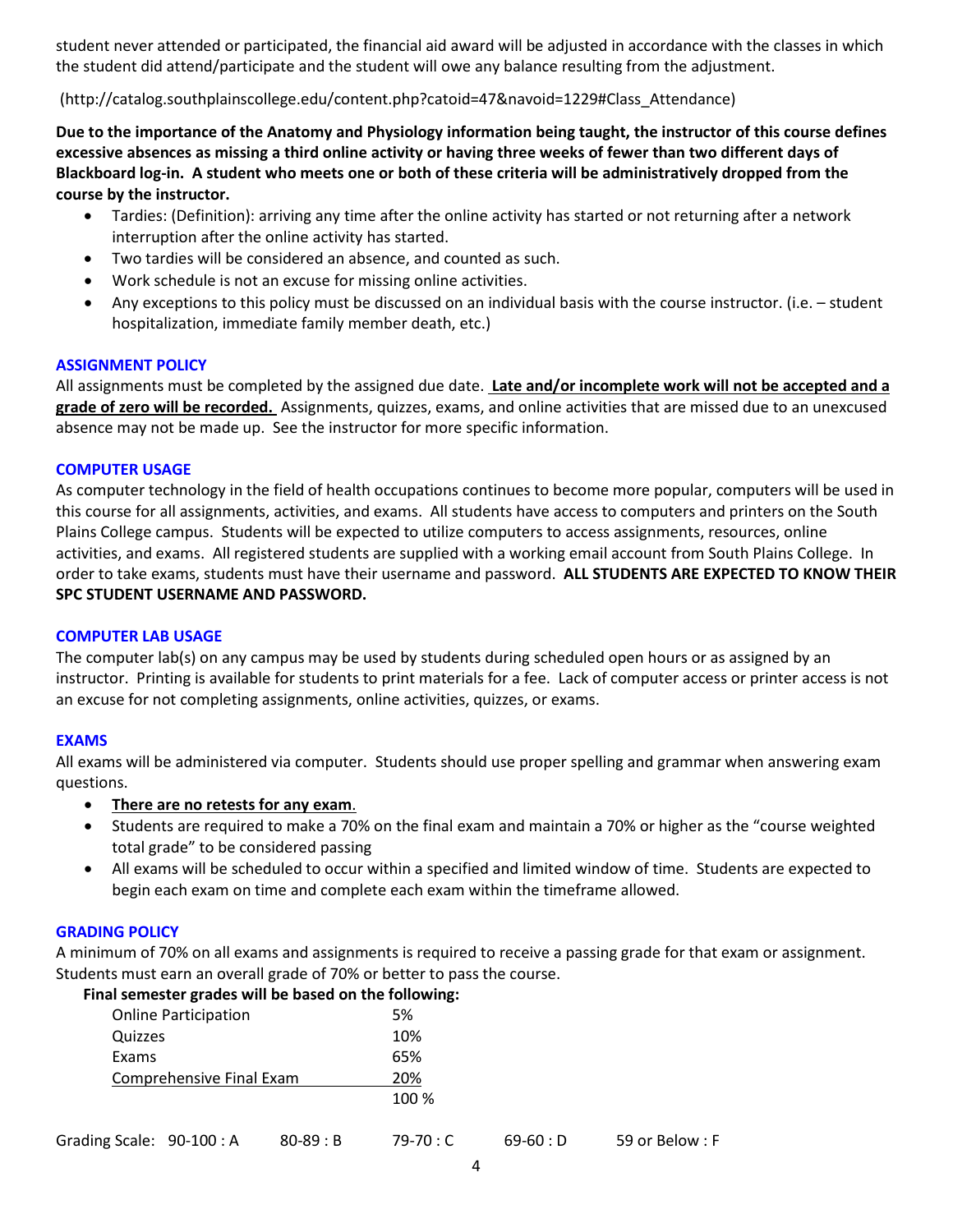#### **COMMUNICATION POLICY**

Electronic communication between instructor and students in this course will utilize the South Plains College "My SPC" and email systems. The instructor will not initiate communication using private email accounts. Students are encouraged to check SPC email on a regular basis each week of class. Students will also have access to assignments, web-links, handouts, and other vital material through Blackboard. Any student having difficulty accessing Blackboard or their email should immediately contact the SPC Help Desk. Email communication is expected to follow professional standards.

#### **CAMPUS CARRY**

Campus Concealed Carry - Texas Senate Bill - 11 (Government Code 411.2031, et al.) authorizes the carrying of a concealed handgun in South Plains College buildings only by persons who have been issued and are in possession of a Texas License to Carry a Handgun. Qualified law enforcement officers or those who are otherwise authorized to carry a concealed handgun in the State of Texas are also permitted to do so. Pursuant to Penal Code (PC) 46.035 and South Plains College policy, license holders may not carry a concealed handgun in restricted locations. For a list of locations, please refer to the SPC policy at: [\(http://www.southplainscollege.edu/human\\_resources/policy\\_procedure/hhc.php\)](http://www.southplainscollege.edu/human_resources/policy_procedure/hhc.php) Pursuant to PC 46.035, the open carrying of handguns is prohibited on all South Plains College campuses. Report violations to the College Police Department at 806-716-2396 or 9-1-1.

#### **PREGNANCY ACCOMMODATIONS STATEMENT**

If you are pregnant, or have given birth within six months, Under Title IX you have a right to reasonable accommodations to help continue your education. To activate accommodations you must submit a Title IX pregnancy accommodations request, along with specific medical documentation, to the Director of Health and Wellness. Once approved, notification will be sent to the student and instructors. It is the student's responsibility to work with the instructor to arrange accommodations. Contact Crystal Gilster, Director of Health and Wellness at 806-716-2362 or email [cgilster@southplainscollege.edu](mailto:cgilster@southplainscollege.edu) for assistance.

#### **STUDENT CONDUCT**

Rules and regulations relating to the students at South Plains College are made with the view of protecting the best interests of the individual, the general welfare of the entire student body and the educational objectives of the college. As in any segment of society, a college community must be guided by standards that are stringent enough to prevent disorder, yet moderate enough to provide an atmosphere conducive to intellectual and personal development. A high standard of conduct is expected of all students. When a student enrolls at South Plains College, it is assumed that the student accepts the obligations of performance and behavior imposed by the college relevant to its lawful missions, processes and functions. Obedience to the law, respect for properly constituted authority, personal honor, integrity and common sense guide the actions of each member of the college community both in and out of the classroom. Students are subject to federal, state and local laws, as well as South Plains College rules and regulations. A student is not entitled to greater immunities or privileges before the law than those enjoyed by other citizens. Students are subject to such reasonable disciplinary action as the administration of the college may consider appropriate, including suspension and expulsion in appropriate cases for breach of federal, state or local laws, or college rules and regulations. This principle extends to online conduct as well as off-campus which is likely to have adverse effects on the college or on the educational process which identifies the offender as an unfit associate for fellow students. Any student who fails to perform according to expected standards may be asked to withdraw. Rules and regulations regarding student conduct appear in the current Student Guide.

#### **SPECIAL REQUIREMENTS**

- Students must complete an acknowledgment that the student has read and understands the contents of syllabus, handbook, grievance policy, and appeals process.
- **This acknowledgement can be found in the Start Here content area on Blackboard and will be due the Sunday following the first class day by 11:59 PM.**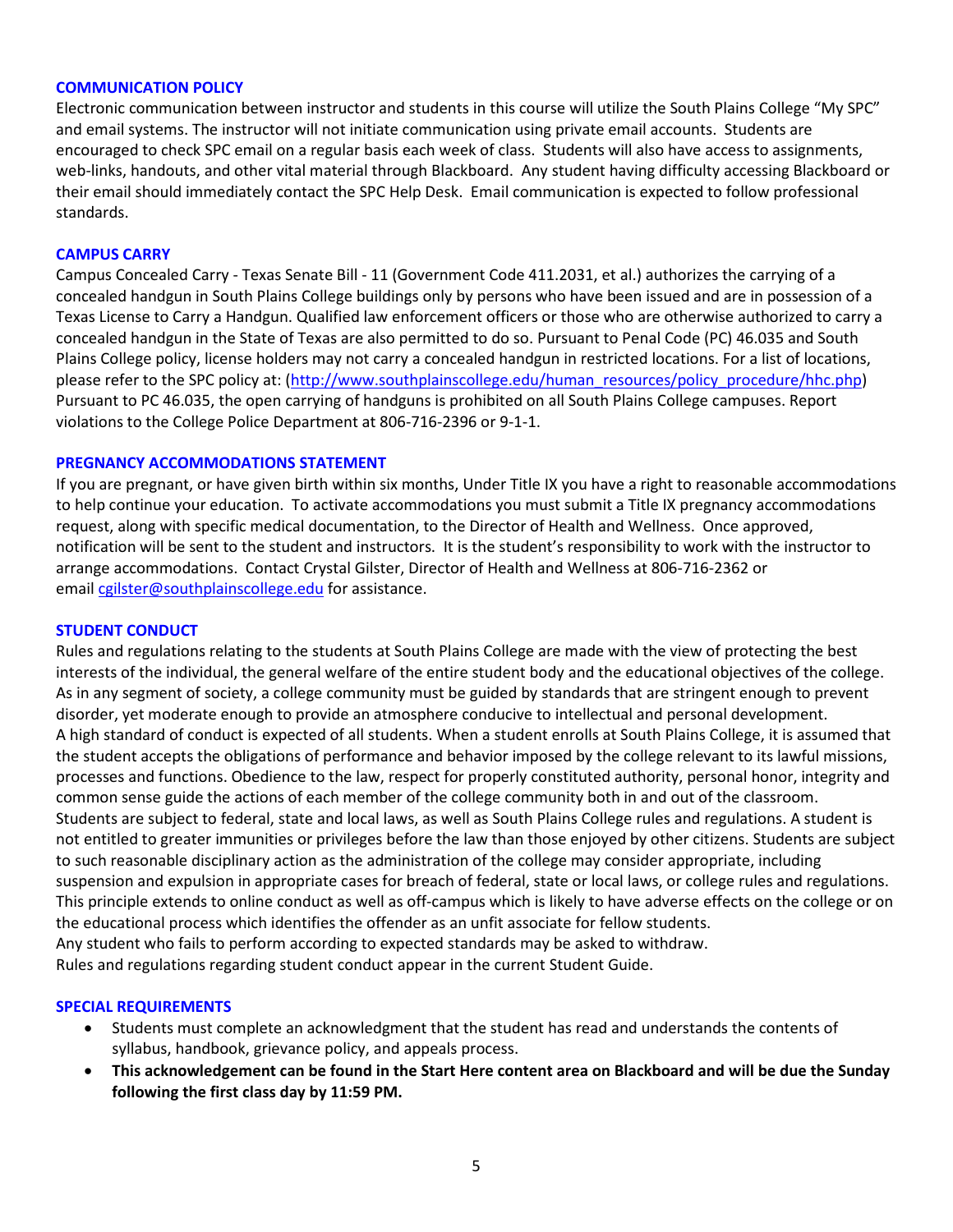• **Online Dress Code –** Students are expected to wear clothing that will not provide distraction during online activities. You are looking to apply to a professional program and you will be expected to apply professional standards to dress, behavior, and language at all times.

**WHAT NOT TO WEAR: low cut blouses, "booty" shorts, T-shirts with offensive slogans or inappropriate images.**

# **COURSE DISCLAIMER**

Working with the public in healthcare situations is stressful and requires a mentally tough individual to provide medical care in the clinical environment. This course is designed to prepare students to enter the PTA Program and be successful in the rigorous technical program.

**Additionally, enrollment in this course does not guarantee a passing grade, or admission to the PTA Program.**

# **ACCOMMODATIONS**

# **DIVERSITY STATEMENT**

In this class, the teacher will establish and support an environment that values and nurtures individual and group differences and encourages engagement and interaction. Understanding and respecting multiple experiences and perspectives will serve to challenge and stimulate all of us to learn about others, about the larger world and about ourselves. By promoting diversity and intellectual exchange, we will not only mirror society as it is, but also model society as it should and can be.

# **DISABILITIES STATEMENT**

Students with disabilities, including but not limited to physical, psychiatric, or learning disabilities, who wish to request accommodations in this class should notify the Disability Services Office early in the semester so that the appropriate arrangements may be made. In accordance with federal law, a student requesting accommodations must provide acceptable documentation of his/her disability to the Disability Services Office. For more information, call or visit the Disability Services Office at Levelland Student Health & Wellness Center 806-716-2577, Reese Center (also covers ATC) Building 8: 806-716-4675, Plainview Center Main Office: 806-716-4302 or 806-296-9611, or the Health and Wellness main number at 806-716-2529.

# **FOUNDATION SKILLS**

# **BASIC SKILLS–Reads, Writes, Performs Arithmetic and Mathematical Operations, Listens and Speaks**

F-1 Reading–locates, understands, and interprets written information in prose and in documents such as manuals, graphs, and schedules.

F-2 Writing–communicates thoughts, ideas, information and messages in writing and creates documents such as letters, directions, manuals, reports, graphs, and flow charts.

F-3 Arithmetic–performs basic computations; uses basic numerical concepts such as whole numbers, etc.

- F-4 Mathematics–approaches practical problems by choosing appropriately from a variety of mathematical techniques.
- F-5 Listening–receives, attends to, interprets, and responds to verbal messages and other cues.

F-6 Speaking–organizes ideas and communicates orally.

# **THINKING SKILLS–Thinks Creatively, Makes Decisions, Solves Problems, Visualizes and Knows How to Learn and Reason**

F-7 Creative Thinking–generates new ideas.

F-8 Decision-Making–specifies goals and constraints, generates alternatives, considers risks, evaluates and chooses best alternative.

F-9 Problem Solving–recognizes problems, devises and implements plan of action.

F-10 Seeing Things in the Mind's Eye–organizes and processes symbols, pictures, graphs, objects, and other information.

F-11 Knowing How to Learn–uses efficient learning techniques to acquire and apply new knowledge and skills.

F-12 Reasoning–discovers a rule or principle underlying the relationship between two or more objects and applies it when solving a problem.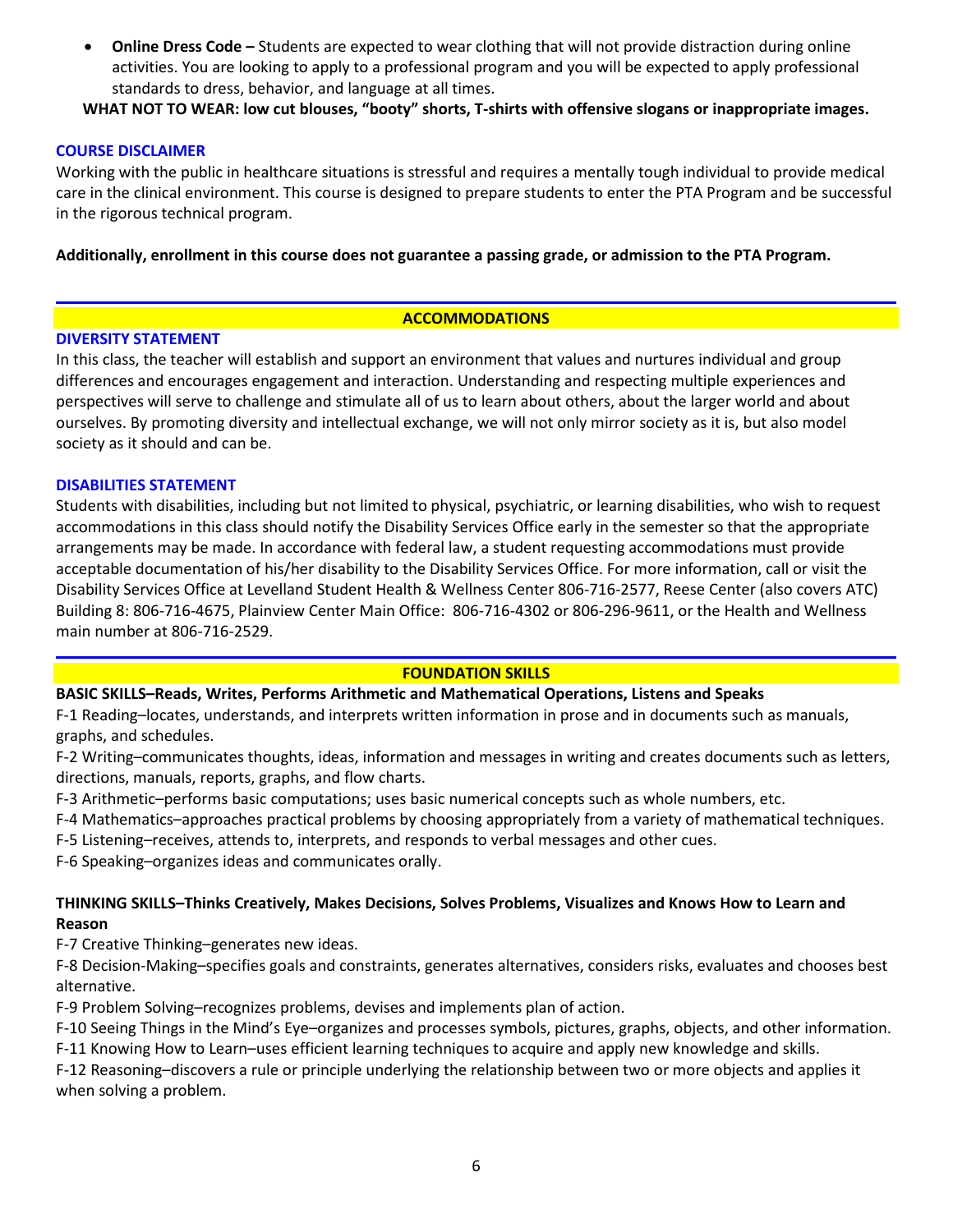# **PERSONAL QUALITIES–Displays Responsibility, Self-Esteem, Sociability, Self-Management, Integrity and Honesty**

F-13 Responsibility–exerts a high level of effort and perseveres towards goal attainment.

F-14 Self-Esteem–believes in own self-worth and maintains a positive view of self.

F-15 Sociability–demonstrates understanding, friendliness, adaptability, empathy and politeness in group settings.

F-16 Self-Management–assesses self accurately, sets personal goals, monitors progress and exhibits self-control.

F-17 Integrity/Honesty–chooses ethical courses of action.

# **SCANS COMPETENCIES**

C-1 **TIME** - Selects goal - relevant activities, ranks them, allocates time, prepares and follows schedules.

C-2 **MONEY** - Uses or prepares budgets, makes forecasts, keeps records and makes adjustments to meet objectives.

C-3 **MATERIALS AND FACILITIES** - Acquires, stores, allocates, and uses materials or space efficiently.

C-4 **HUMAN RESOURCES** - Assesses skills and distributes work accordingly, evaluates performances and provides feedback.

# **INFORMATION - Acquires and Uses Information**

C-5 Acquires and evaluates information.

- C-6 Organizes and maintains information.
- C-7 Interprets and communicates information.

C-8 Uses computers to process information.

# **INTERPERSONAL–Works With Others**

C-9 Participates as a member of a team and contributes to group effort.

C-10 Teaches others new skills.

C-11 Serves Clients/Customers–works to satisfy customer's expectations.

C-12 Exercises Leadership–communicates ideas to justify position, persuades and convinces others, responsibly challenges existing procedures and policies.

C-13 Negotiates-works toward agreements involving exchanges of resources; resolves divergent interests.

C-14 Works With Diversity–works well with men and women from diverse backgrounds.

# **SYSTEMS–Understands Complex Interrelationships**

C-15 Understands Systems–knows how social, organizational, and technological systems work and operates effectively with them.

C-16 Monitors and Corrects Performance–distinguishes trends, predicts impacts on system operations, diagnoses systems performance and corrects malfunctions.

C-17 Improves or Designs Systems–suggests modifications to existing systems and develops new or alternative systems to improve performance.

# **TECHNOLOGY–Works with a Variety of Technologies**

C-18 Selects Technology–chooses procedures, tools, or equipment, including computers and related technologies. C-19 Applies Technology to Task–understands overall intent and proper procedures for setup and operation of equipment.

C-20 Maintains and Troubleshoots Equipment–prevents, identifies, or solves problems with equipment, including computers and other technologies.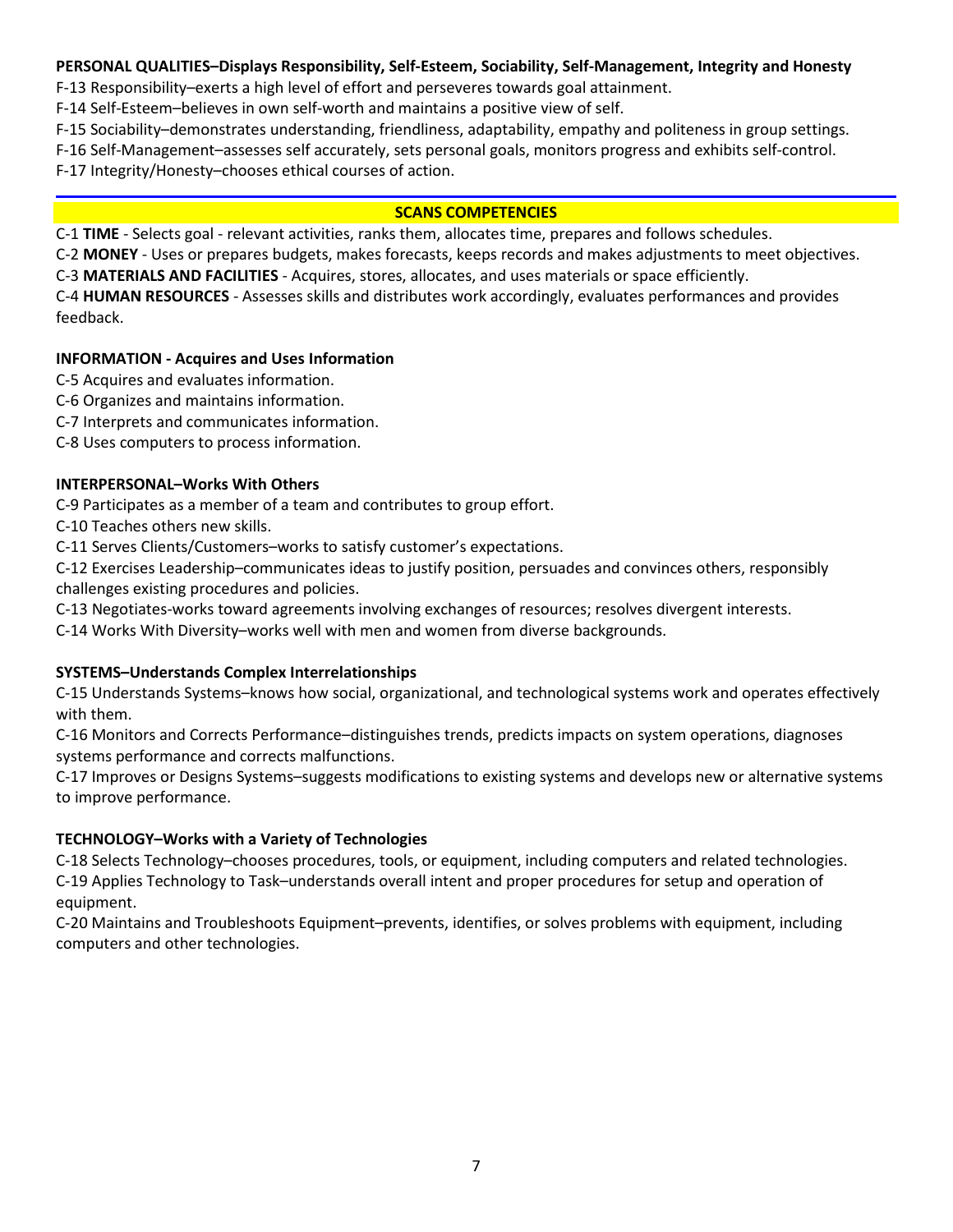| <b>ONLINE</b>                                                |                                                                                                                              |                                   |                                       |  |  |  |
|--------------------------------------------------------------|------------------------------------------------------------------------------------------------------------------------------|-----------------------------------|---------------------------------------|--|--|--|
| <b>WEEK</b>                                                  | <b>TOPIC</b>                                                                                                                 | <b>READING</b>                    | <b>QUIZZES/ASSIGNMENTS</b>            |  |  |  |
|                                                              | Introduction to SCIT 1407                                                                                                    | Welcome Letter                    | Acknowledgement Quiz (under           |  |  |  |
|                                                              |                                                                                                                              | SCIT 1407 Course Syllabus         | "Start Here" button on                |  |  |  |
| WEEK <sub>1</sub>                                            |                                                                                                                              | TGB Introduction (p. 1-18)        | Blackboard)                           |  |  |  |
| Jan. 13 <sup>th</sup> to Jan. 19 <sup>th</sup>               | Intro to Anatomy Terminology                                                                                                 | VB eBooks & Notes                 | Prior Knowledge Exam                  |  |  |  |
|                                                              |                                                                                                                              | TGB Chapter 1 (p.19-31)           | VB Quiz : Getting Started             |  |  |  |
|                                                              | Cells and Tissues                                                                                                            | VB Chapters 1-4                   | VB Quizzes : Cells and Tissues        |  |  |  |
|                                                              |                                                                                                                              | TGB p. 38-39                      | DUE Sun., Jan. 19th 11:59P            |  |  |  |
| WEEK <sub>2</sub>                                            |                                                                                                                              |                                   | VB Quizzes : Integumentary            |  |  |  |
| Jan. 20 <sup>th</sup> to Jan. 26 <sup>th</sup>               | <b>Integumentary System</b>                                                                                                  | VB Chapters 5-6                   | System                                |  |  |  |
|                                                              |                                                                                                                              |                                   | DUE Sun., Jan. 26th 11:59P            |  |  |  |
|                                                              |                                                                                                                              |                                   | VB Quizzes : Endocrine                |  |  |  |
| WEEK <sub>3</sub>                                            | Endocrine System                                                                                                             | VB Chapters 24-26                 | System                                |  |  |  |
| Jan. 27th to Feb. 2nd                                        |                                                                                                                              |                                   | VB Quizzes : Circulatory              |  |  |  |
|                                                              | Circulatory System                                                                                                           | VB Chapters 27-30<br>TGB p. 40-41 | System                                |  |  |  |
|                                                              |                                                                                                                              |                                   | DUE Sun., Feb. 2 <sup>nd</sup> 11:59P |  |  |  |
| WEEK4                                                        |                                                                                                                              | VB Chapters 31-33                 | VB Quizzes : Lymphatic                |  |  |  |
| Feb. 3rd to Feb. 9th                                         | Lymphatic System                                                                                                             | TGB p. 43                         | System                                |  |  |  |
|                                                              |                                                                                                                              |                                   | DUE Wed., Feb. 5th 11:59P             |  |  |  |
|                                                              | <b>EXAM 1 (THURSDAY, FEBRUARY 6th 12:00AM - SATURDAY, FEBRUARY 8th 11:59PM)</b>                                              |                                   |                                       |  |  |  |
|                                                              |                                                                                                                              |                                   | VB Quizzes : Respiratory              |  |  |  |
| WEEK <sub>5</sub>                                            | <b>Respiratory System</b>                                                                                                    | VB Chapters 34-37                 | System                                |  |  |  |
| Feb. 10 <sup>th</sup> to Feb. 16 <sup>th</sup>               |                                                                                                                              |                                   | DUE Sun., Feb. 16th 11:59P            |  |  |  |
|                                                              |                                                                                                                              |                                   |                                       |  |  |  |
| WEEK 6                                                       |                                                                                                                              |                                   | VB Quizzes : Digestive System         |  |  |  |
| Feb. 17th to Feb. 23rd                                       | Digestive System                                                                                                             | VB Chapters 38-42                 | DUE Sun., Feb. 23rd 11:59P            |  |  |  |
|                                                              |                                                                                                                              |                                   |                                       |  |  |  |
|                                                              | <b>Urinary System</b>                                                                                                        | VB Chapters 43-46                 |                                       |  |  |  |
| WEEK <sub>7</sub>                                            |                                                                                                                              |                                   | VB Quizzes : Urinary and              |  |  |  |
| Feb. 24 <sup>th</sup> to Mar. 1st                            |                                                                                                                              |                                   | Reproductive Systems                  |  |  |  |
|                                                              | Reproductive System                                                                                                          | VB Chapter 47.1                   | DUE Sun., Mar. 1st 11:59P             |  |  |  |
|                                                              |                                                                                                                              | VB Chapters 7-9                   |                                       |  |  |  |
| WEEK 8                                                       |                                                                                                                              | TGB p. 32-34, 48-51, 110-112,     | VB Quizzes : Skeletal System          |  |  |  |
| Mar. 2 <sup>nd</sup> to Mar. 8 <sup>th</sup>                 | Skeletal System                                                                                                              | 170-173, 228-229, 278-283,        |                                       |  |  |  |
|                                                              |                                                                                                                              | 346-348, 354-355                  | DUE Sun., Mar. 8th 11:59P             |  |  |  |
|                                                              | EXAM 2 (THURSDAY, MARCH 5 <sup>th</sup> 12:00AM - SATURDAY, MARCH 7 <sup>th</sup> 11:59PM) (DOES NOT INCLUDE SKELETAL SYSTEM |                                   |                                       |  |  |  |
|                                                              | <b>INFO)</b>                                                                                                                 |                                   |                                       |  |  |  |
|                                                              |                                                                                                                              |                                   |                                       |  |  |  |
|                                                              |                                                                                                                              | VB Chapters 17-22                 |                                       |  |  |  |
| WEEK 9                                                       | Nervous System                                                                                                               | TGB p. 42                         | VB Quizzes : Nervous System           |  |  |  |
| Mar. 9th to Mar. 15th                                        |                                                                                                                              |                                   | and Special Senses                    |  |  |  |
|                                                              |                                                                                                                              |                                   | DUE Sun., Mar. 15th 11:59P            |  |  |  |
|                                                              | <b>Special Senses</b>                                                                                                        | VB Chapters 23                    |                                       |  |  |  |
|                                                              |                                                                                                                              |                                   |                                       |  |  |  |
| MARCH 16th - MARCH 20th : SPRING BREAK (NO CLASS ACTIVITIES) |                                                                                                                              |                                   |                                       |  |  |  |
|                                                              |                                                                                                                              | VB Chapters 13-16.5               |                                       |  |  |  |
| <b>WEEK 10</b>                                               | Muscular System                                                                                                              | TGB p. 35-37, 61-62, 127-129,     | VB Quizzes : Muscular<br>System       |  |  |  |
|                                                              |                                                                                                                              |                                   |                                       |  |  |  |
| Mar. 23rd to Mar. 29th                                       |                                                                                                                              | 149-150, 188-193, 240-241,        | DUE Sun., Mar. 29th 11:59P            |  |  |  |
|                                                              |                                                                                                                              | 296-299, 366-368, 384-386         |                                       |  |  |  |
|                                                              |                                                                                                                              |                                   | VB Quiz: Head, Neck, and              |  |  |  |
| <b>WEEK 11</b>                                               | Head, Neck, and Trunk                                                                                                        | VB Chapters as indicated          | Trunk                                 |  |  |  |
| Mar. 30 <sup>th</sup> to Apr. 5 <sup>th</sup>                |                                                                                                                              | TGB Chapter 4 & 5                 | DUE Wed., Apr. 1st 11:59P             |  |  |  |
|                                                              |                                                                                                                              |                                   |                                       |  |  |  |
|                                                              | EXAM 3 (THURSDAY, APRIL 2 <sup>nd</sup> 12:00AM - SATURDAY, APRIL 4 <sup>th</sup> 11:59PM) (INCLUDES SKELETAL SYSTEM INFO)   |                                   |                                       |  |  |  |

# **SCIT 1407 Applied Anatomy and Physiology 1**